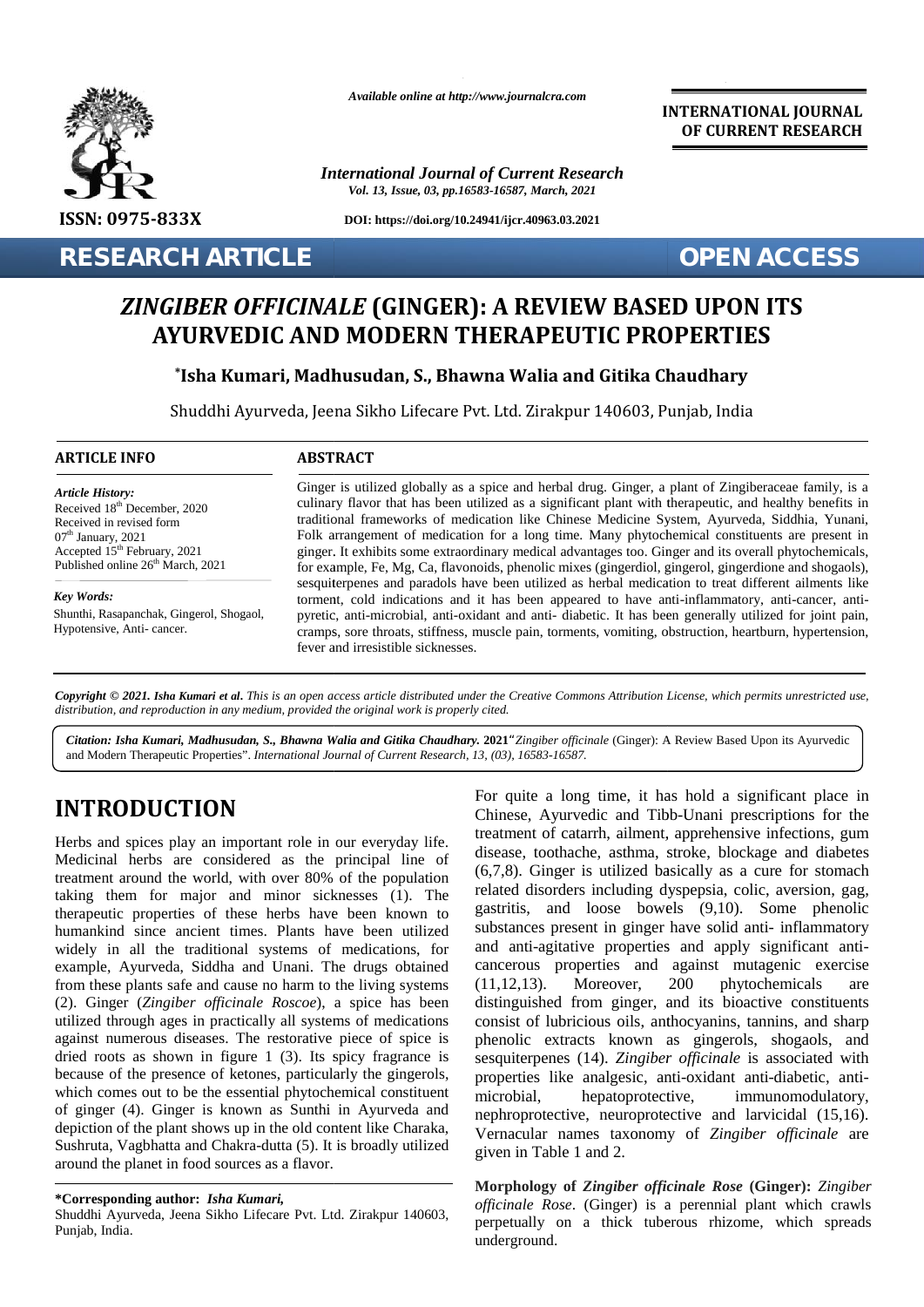

**Figure 1.** *Zingiber officinale*

**Table 1. Vernacular names of** *Zingiber officinale* **(Ginger) (18,19)**

| English         | Ginger                                                  |
|-----------------|---------------------------------------------------------|
| Sanskrit        | Adraka(Fresh), Shunthi(Dried), Shringaveran, Sringaaran |
| Hindi           | Adrak(Fresh), Sonth (Dried)                             |
| Punjabi         | Ada, Adrak                                              |
| Assami          | Ada                                                     |
| Bengali         | Ada                                                     |
| Oriya           | Ada, Adraka                                             |
| Tamil           | Ingee                                                   |
| Gujrati         | Adhu (Fresh), Sunth, Shuntya(Dried)                     |
| Malayalam Inchi |                                                         |
| Marathi         | Sunth, Shuntya(dried), Alha (Fresh)                     |
| Urdu            | Adraka                                                  |
| Telugu          | Allam                                                   |
| Kannada         | Sunthi                                                  |
| <b>Burmese</b>  | Khyenseing                                              |
| Japanese        | Shoga, Myoga                                            |
| Singapore       | Ingru                                                   |
| Spanish         | Jengibre                                                |
| Russian         | Imbir                                                   |
| German          | Ingwer                                                  |
|                 |                                                         |

**Table 2. Taxonomy of** *Zingiber officinale Rose* **(Ginger) (17)**

| <b>Taxonomic Rank</b> | Taxon           |
|-----------------------|-----------------|
| Kingdom               | Plantae         |
| Phyllum               | Spermatophyta   |
| Subphyllum            | Angiospermae    |
| Class                 | Liliopsida      |
| Order                 | Zingiberales    |
| Family                | Zingiberaceae   |
| Genus                 | <b>Zingiber</b> |
| Species               | officinale      |
| Common name           | Ginger          |

The stem of ginger is 30-100cm tall. The bright greenish lance shaped leaves are 15-20cm long which have a very prominent longitudinal rib. Clusters of small yellowish-green flowers having purple speckles are enclosed in the leaves. The roots of ginger are classified into two types i.e. threadlike or woody and pulpy. In the primary year, a green, erect reed like stem about 60cm high develops from rhizome. The smell and taste are fragrant sharp and unique (20,21).

**Geographical Distribution of** *Zingiber officinale Rose* **(Ginger):** The main producers of ginger are Australia, Brazil, Bangladesh, Cameroon, China, Costa Rica, Fiji, Ghana, Guatemala, Hawaii, India, Indonesia, Jamaica, Mauritius, Malaysia, Nepal, New Zealand, Nigeria, Philippines, Sierra Leone, Sri Lanka, Taiwan, Thailand, Trinidad and Uganda covering a complete territory of 387,300 ha with a creation of 1,476,900 MT. India is the world's biggest ginger growing country among all(20). Ginger *(Zingiber officinale Rosc.)* is developed by limited and negligible peasants in the estate of

Assam, Himachal Pradesh, Karnataka, Kerala, Meghalaya, Orissa, Sikkim and north eastern area of India just as other south east Asian nations, Africa and Hawaii (USA)(22,23).

**Phytochemical Constituents of** *Zingiber officinale* **(Ginger):** The rich photochemistry of *Zingiber officinale* makes this medicinal herb a significant health promoter (24). Fresh and dry both the forms of rhizome have diverse phytochemical constituents. Components like carbohydrates, minerals, moisture, proteins, fats, fiber, ash, vitamins, minerals, enzymes are present in the ginger rhizome. The main phytochemical constituents of ginger are categorized into Volatile and Non volatile phytochemical constituents. Ginger obtains its specific odor from its volatile oils. While the pungency of ginger is due to the presence of non-volatile oils. The volatile oils of ginger are sesquiterpene and monoterpenoid hydrocarbons. Geraniol, curcumene b-phellandrene, (+)-camphene, 1,8-cineole, citral, terpineol, borneol, linalool, neral are some monoterpenoid hydrocarbons. Sesquiterpene hydrocarbons are Zerumbone, a zingiberene, b-sesquiphellandrene, b-bisabolene, (E-E)-afarnesene, arcurcumene, zingiberol. Non-volatile constituents are gingerols, shogaols, paradols, zingerone. Gingerols are primary non-volatile constituents which give a specific pungency to the fresh ginger. They are a homologous series of phenols. While the pungency of dry ginger is due to shogaols (dehydrated gingerols) {for example, (6)-shogaol (2)}. Paradol and allied derivatives are formed by the hydrogenation of shogaols which are known for various pharmacological properties. Diarylheptanoids are known to be present in both the forms of ginger i.e. fresh and dry ginger (25-31). Zingibain is a miscellaneous phytochemical constituent of ginger. Fig. 2 showing chemical structures of some of its phytochemicals.



**Figure 2.Chemical structures of phytochemical constituents of** *Zingiber officinale*

**Folk view on** *Zingiber officinale* **(Ginger):** Ginger is utilized worldwide as a cooking flavor, topping, and herbal cure. The Chinese have utilized ginger for 2500 years as a stomach related problems and as an anti-nausea, and to treat draining issues and stiffness; it was likewise used to treat hairlessness, toothache, snakebite, and respiratory problems (32,33). Ginger is a vital medicine in the folk system of medicine. Fresh ginger juice is used by pregnant women at the time of childbirth as it helps in easy childbirth (34). Ginger is an ethnic solution for various ailments like torment, stiffness, distraught seizure, breakdown, scabies, blockage, heartburn, prolepsis, fistula, cholera, throat torment, tuberculosis, cold, fever and hack (35). Ginger alongside *P. longum* is utilized as an abortifacient in certain clans (36).

**Ayurvedic View on** *Zingiber officinale* **(Ginger):** The fundamental purpose of Ayurvedic treatment is to balance the three components of the body i.e. vatta (Space and Air), pitta (Fire and Water) and kapha (Earth and Water) (37,38,39,40). Ginger assumes a significant role in the antiquated customs of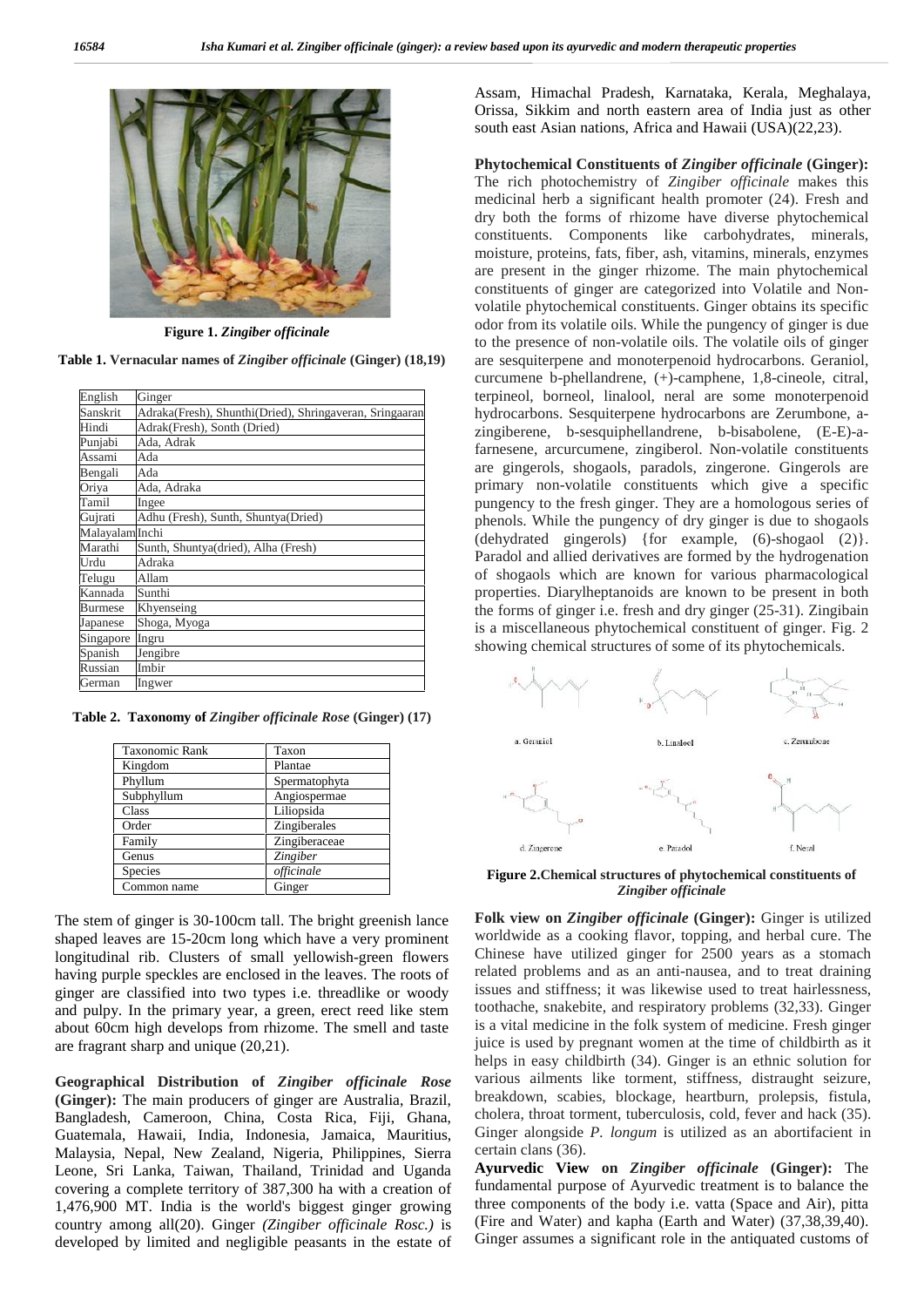Ayurveda. As indicated by Ayurveda particularly, the numerous utilizations of ginger, makes the tuber one of the main herbs in the antiquated practice. The decoction of ginger rhizome is generally utilized in Ayurvedic medication. Rasapanchak of of dried and fresh form of *Zingiber officinale* are shown in Table 3 and 4.

**Table 3. Rasapanchak of** *Zingiber officinale* **(Shunthi dried form) as per Ayurveda**

| Sanskrit                               | Sanskrit/English                |  |
|----------------------------------------|---------------------------------|--|
| Veerya/Potency                         | Ushana/Hot                      |  |
| Vipak/ Metabolic property Madhur/Sweet |                                 |  |
| Guna/ Physical property                | Laghu/ Small and Sanigadh/ Oily |  |
| Rasa/Taste                             | Kattu/Pungent                   |  |

**Table 4. Raspanchak of** *Zingiber oficinalle* **(Adrak fresh form) as per Ayurveda**

| Sanskrit/English                       | Sanskrit/English                       |
|----------------------------------------|----------------------------------------|
| Veerya/Poywncy                         | Ushana/Hot                             |
| Vipak/Metabolic property Kattu/Pungent |                                        |
| Guna/Physica property                  | Guru/Heavy, Ruksha/Dry, Tikshan/Strong |
| Rasa/Taste                             | Kattu/Pungent                          |

It is kapha and vatta sedative. It is utilized topically as well as internally. It is useful against cough, hicckups, rhinitis etc. It is a good stamina booster. It is effective against skin disorders like sheetpitt, shalipad. Shunthi churna is effective against chronic typhoid. It is effective against aamvat (rheumatois arthritis). Various ayurvedic formulations of shunthi/adrak: Arakkhand, samsharakchurna, rasnadikwath, saubhagyashunthi, shunthisura, shunthipanak.

Properties and uses of *Zingiber officinale* (Ginger)

**Deepani:** Improves appetite **Bhedini:** Treats constipation **Ruchya:** Used as appetizer **Jihwa kanta vishodhanam:** It clears the tongue and throat **Anulomana:** Maintains the circulation **Hrudya:** Protects the heart **Pachana:** Improves the digestion **Vrishya:** Provides nutrition **Swarya:** Good for voice **Kasahara:** Reduces cough **Swasahara:** Vanishes asthma **Sulahara:** Acts as an analgesic **Grahi:** Retention of water through gut **Sheeta Prashamana:** Reduces cold **Shotha Hara:** Anti-edematous **Vedana Sthapana:** Pain killer **Nadi Uttejaka:** Stimulates the CNS **Truptighna:** Reduces thirst **Vatanulomana:** Restores the proper circulation **Shoola Prashamana:** Pain relief **Arshoghna:** Reduces hemorrhoids **Jwaraghna:** Lowers down the temperature **Sleshma Hara:** Reduces stagnate mucous (41,42,43,44,45)

**Modern View on** *Zingiber officinale:* In modern times the quality of herbal drugs is being compromised by factors like contamination, adulteration, and misidentification. These factors directly affect the heath of patients by causing some serious harms to the body. Contaminants like heavy metals, pesticides, microbes and mycotoxins have been detected in the herbal drugs. Mercury, arsenic, and lead are the most common

heavy metal contaminants found in herbal medicines like Chinese patent medicines (CPMs) and Indian Ayurvedic medicines (IAMs). Cadmium, copper and thallium have also been detected from herbal drugs (46,47,48,49,50,51,52). Adulteration is a common practice of degrading the herbal drugs. Herbal drugs are adulterated by either adding orthodox drugs or by substituting fake or inferior products, or by adding foreign particles (non-officinal herb parts, sands, metals) (53,54,55). This problem is mainly faced by countries like China and India, where herbal medicines are largely used. This may be the drawback of Global herbal drug market (56,57,58). The detection of these adulterants and contaminants is important for the quality of herbal drugs. While in case of traditional herbal medicines, there are no associated side effects and they are free from contamination and adulteration. The herbal Ayurvedic formulations of *Zingiber officinalle* are effective against many ailments and cause no harm to the body. So, instead of using modern degraded herbal drugs, it's better to use traditional herbal drugs.

**Therapeutic uses of** *Zingiber oficinale: Zingiber oficinale*has diverse nature of phytochemicals which are responsible for its various therapeutic properties. Some its therapeutic properties are discussed below.

**Gastro-protective:** The findings of an *in-vivo* study on male wistar rats having artificially induced gastric ulcer by ethanol, suggested that zingerone has a gastroprotective effect (59).

**Anti-viral:** Ginger is effective against viruses. As per the report of a clinical study, fresh ginger has a significant inhibitory impact on Human respiratory syncytial virus (HRSV) (60).

**Hepato-protective:** The hepato-protective activity was checked in rats having artificially induced intoxication by carbon tetrachloride. It was found that the methanolic extract of *Zingiber officinale* was effective against the intoxication. It significantly restored the changes which were caused by carbon tetra chloride (61).

**Anti-bacterial:** Anti-bacterial potential of *Zingiber officinale* was checked against gram positive and gram negative bacterial species. *Staphylococcus aureus, Staphylococcus epidermidis, Streptococcus pyogens* were the gram positive species of bacteria while the gram negative species were Pseudomonas *aeruginosa, Klebsiella pneumonia, Proteus mirabilis.* It was found that the ethanol extract was more potent against both the gram positive as well as gram negative bacterial species than the aqueous extracts of Ginger (62).

**Anti-diabetic:** The findings of *in-vivo* study carried out in streptozotocin-induced diabetic rats demonstrated that the aqueous extract of *Zingiber officinale* exhibits properties like hypoglycaemic, hypocholesterolaemic and hypolipidaemic (63). Another *in-vivo* study on alloxan-induced and insulinresistant diabetic male rats suggested that aqueous extracts of *Zingiber officinale* is associated with hypoglycaemic property (64).

**Neuroprotective:** Neuroprotective activity of *Zingiber officinale* was checked in monosodium glutamate (MSG) induced neurotoxicity in male albino rat. The root extract significantly restored all the changes that had been caused by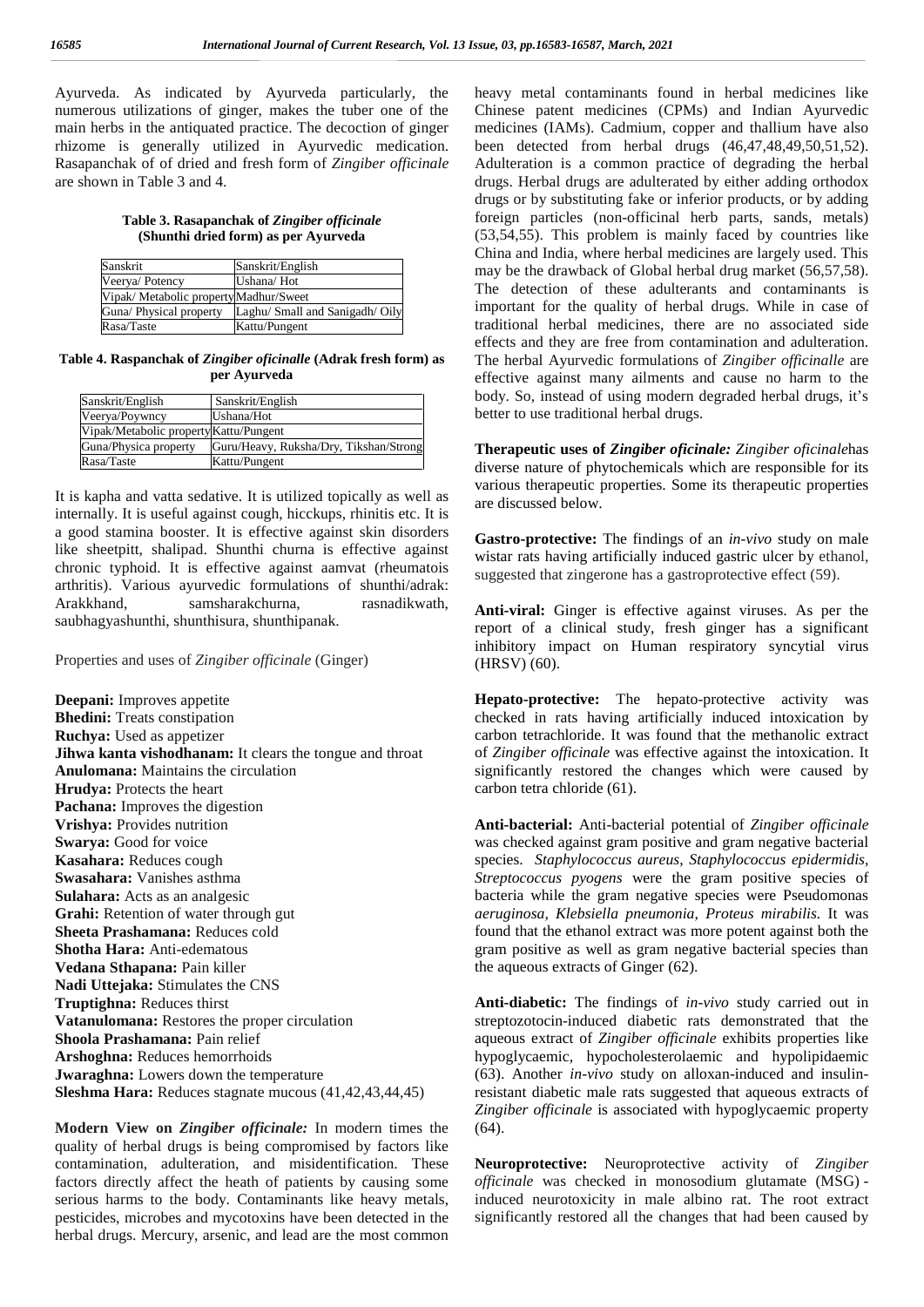the induction of MSG. This suggested that ginger exhibits a neuroprotective activity against MSG (65).

**Anti-ulcer:** Hydroalcoholic extract of *Zingiber officinale* were evaluated against duodenal ulcer induced by cysteamine in rats. It was found that hydroalcoholic extract had protective impact against the duodenal ulcer (66).

**Anti-oxidant:** The anti-oxidant activity of *Zingber officinale* was evaluated in an *in-vitro* study by 2, 2'-Diphenyl-1 picrylhydrazyl (DPPH) Radical Scavenging Method which suggested that ginger is associated with anti-oxidant property  $(67)$ .

**Anti-inflammatory:** The *in vivo studyconducted in* male Sprague-Daw-ley rats having artificially induced arthritis in right knee and right paw by injecting 0.05 ml of a fine suspension of dead *Mycobacterium tuberculosis* bacilli in liquid paraffin (5 mg/ml), to check the anti-inflammatory activity of *Zingiber officinale* suggested that ginger oil has significant anti-inflammatory and anti-arthritis activity (68).

### **Conclusion**

The utilization of herbal substances to treat various ailments is a very old practice and it has prompted the discovery of the greater part of all modern drugs. Medicinal herbs play a central role in all the medicine systems for treating several diseases. The phytochemical constituents of these plants are associated with wide range of therapeutic properties*. Zingiber officinale* is globally used medicinal herb. Various researches and available literatures reveals that *Zingiber officinale* is utilized as a solution for relieving hypertension, anti-microbial, neuroprotective, hepatoprotective, gastrointestinal problems, anti- cancer etc. shows the significance of this plant.

## **REFERENCES**

- 1. Ekor M. The growing use of herbal medicines: issues relating to adverse reactionsand challenges in monitoring safety. Frontiers in pharmacology.2014.
- 2. Peter KV, editor. Handbook of Herbs and Spices: Volume 3. Woodheadpublishing; 2006.
- 3. Malhotra S, Singh AP. Medicinal properties of ginger (Zingiber officinaleRosc.).
- 4. Bode AM, Dong Z. The amazing and mighty ginger. Herbal medicine: Biomolecularand clinical aspects.2011.
- 5. Agrahari P, Panda P, Verma N, Khan W, Darbari S. A brief study on zingiber officinale-a review. J. Drug Discov. Ther.2015.
- 6. Wang WH, Wang ZM. Studies of commonly used traditional medicine-ginger.Zhongguo Zhong yao za zhi= Zhongguo zhongyao zazhi= China journal of Chinese materia medica. 2005.
- 7. Awang DV. Ginger. Can Pharm J. 1992.
- 8. Tapsell LC, Hemphill I, Cobiac L, Sullivan DR, Fenech M, Patch CS, Roodenrys S, Keogh JB, Clifton PM, Williams PG, Fazio VA. Health benefits of herbs and spices:the past, the present, thefuture.
- 9. Ody P. The complete medicinal herbal, dorling Kindersley. New York. USA.1993.
- 10. Surh YJ, Lee E, Lee JM. Chemoprotective properties of some pungentingredients present in red pepper and ginger.

Research/Fundamental and Molecular Mechanisms of Mutagenesis.1998.

- 11. Surh YJ. Anti-tumor promoting potential of selected spice ingredients with antioxidative and anti-inflammatory activities: a short review. Food and Chemical Toxicology.2002.
- 12. Surh YJ. Molecular mechanisms of chemopreventive effects of selected dietaryand medicinal phenolic substances. Mutation Research/Fundamental and Molecular Mechanisms of Mutagenesis.1999.
- 13. Surh YJ, Lee E, Lee JM. Chemoprotective properties of some pungentingredients present in red pepper and ginger. Mutation Research/Fundamental and Molecular Mechanisms of Mutagenesis.1998.
- 14. Sharma, P.K., Singh, V., Ali, M. and Kumar, S., 2016. Effect of ethanolic extractof Zingiber officinale Roscoe on central nervous system activity inmice.
- 15. Mathew M, Subramanian S. In vitro evaluation of anti- Alzheimer effects of dry ginger (Zingiber officinale Roscoe) extract. 2014.
- 16. Ajith TA, Nivitha V, Usha S. Zingiber officinale Roscoe alone and in combination with -tocopherol protect the kidney against cisplatin-induced acute renal failure. Food and Chemical Toxicology. 2007.
- 17. Semwal RB, Semwal DK, Combrinck S, Viljoen AM. Gingerols and shogaols: Important nutraceutical principles from ginger. Phytochemistry.2015.
- 18. Holttum RE. The zingiberaceae of the Malay Peninsula. Gard. Bull. Singapore.1950
- 19.Ravindran PN, Babu KN, editors. Ginger: the genus Zingiber. CRC press; 2016 Apr19
- 20. Adebowale BO, Gbenga BL, Yewande F. Morphology, functional and pasting properties of ginger starches prepared by four different drying methods. Journalof Pharmaceutical Research International.2014.
- 21.BartleyJP,JacobsAL.Effectsofdryingonflavourcompoundsin Australian‐grown ginger (Zingiber officinale). Journal of the Science of Food and Agriculture.2000.
- 22. Sharma Y. Ginger (Zingiber officinale)-an elixir of life 12. Purseglove JW, BrownEG, Green CL, Robbins SR. Spices Vol. 2. Longman Group Ltd.;1981.
- 23. Kumar A, Reeja ST, Bhai RS, Shiva KN. Distribution of Pythium myriotylumDrechsler causing soft rot of ginger. Journal of Spices and Aromatic Crops.2008.
- **24.** Shukla Y, Singh M. Cancer preventive properties of ginger: a brief review. Food and chemical toxicology. 2007.
- **25.** Langner E, Greifenberg S, Gruenwald J. Ginger: history and use. Advances in therapy. 1998.
- **26.** Zhan K, Wang C, Xu K, Yin H. Analysis of volatile and non-volatile compositions in ginger oleoresin by gas chromatography-mass spectrometry. Se pu= Chinese journal of chromatography. 2008.
- **27.** Govindarajan VS, Connell DW. Ginger—chemistry, technology, and quality evaluation: part 1. Critical Reviews in Food Science & Nutrition. 1983.
- **28.** Wohlmuth H, Leach DN, Smith MK, Myers SP. Gingerol content of diploid and tetraploid clones of ginger (Zingiber officinale Roscoe). Journal of agricultural and food chemistry. 2005.
- 29.Bhattarai S, Duke CC. The stability of gingerol and shogaol in aqueous solutions. Journal of pharmaceutical sciences. 2001.
- **30.**Jiang H, Xie Z, Koo HJ, McLaughlin SP, Timmermann BN, Gang DR. Metabolic profiling and phylogenetic analysis of medicinal Zingiber species: Tools for